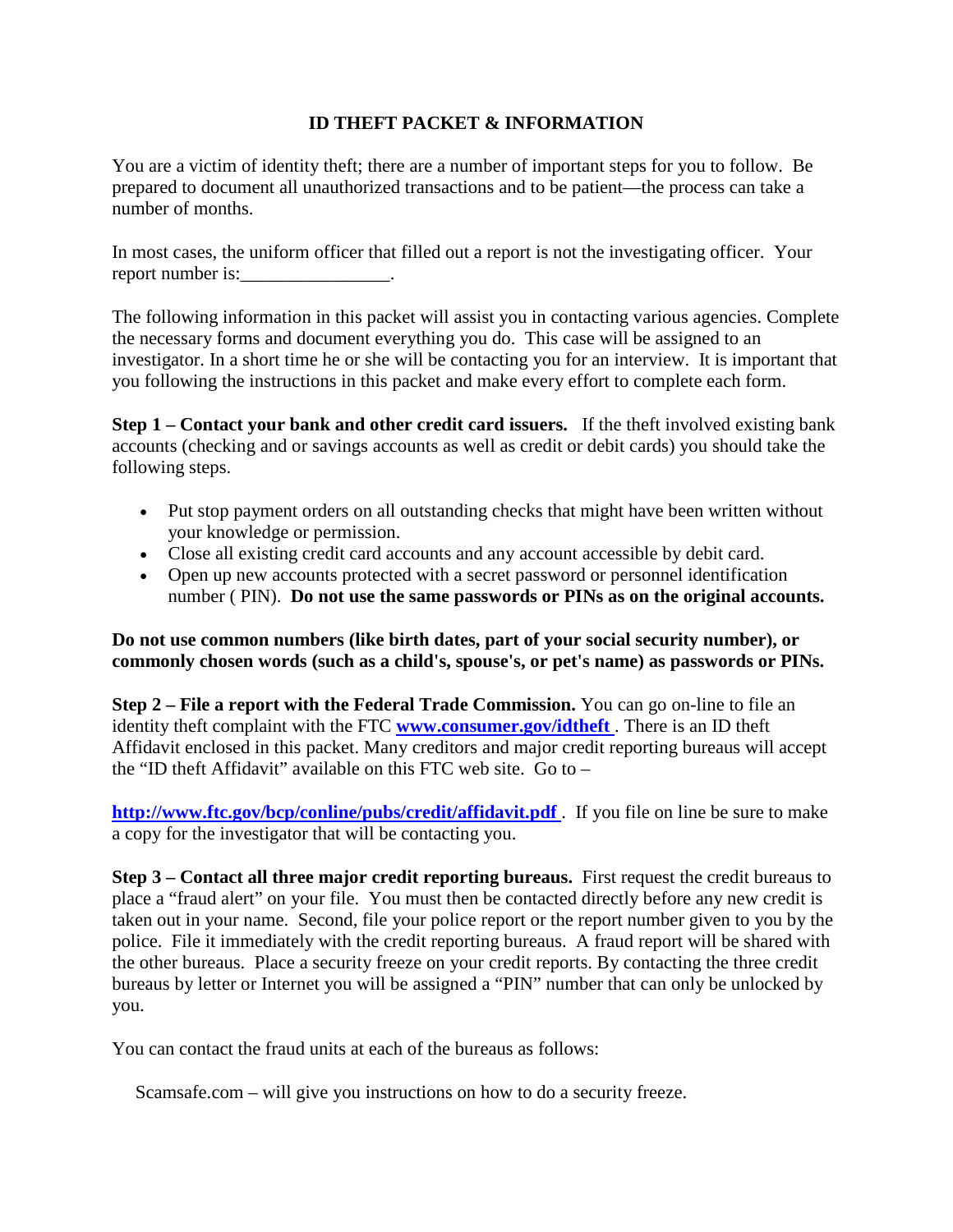## **Equifax**

| P.O. Box 740256   | <b>Consumer Fraud Division</b> |
|-------------------|--------------------------------|
| Atlanta, GA 30374 | $(800)$ 525-6285               |
| <b>Experian</b>   |                                |
| P.O. Box 9530     | National Consumer Assistance   |
| Allen, TX 75013   | $(888)$ 397-3742               |
| <b>TransUnion</b> | Fraud Victim Assistance Dept.  |
| P.O. Box 6790     | (800) 680-7289                 |

**Step 4 – Contact all of your creditors by phone and in writing.** File a law enforcement report, or the FTC's ID Theft Affidavit, with each creditor (Some may require that you use their own form of affidavit).

Keep copies of all correspondence and documents exchanged with each creditor. An identity theft checklist and journal is enclosed in this packet to assist you.

Cancel all existing credit card accounts and open replacement accounts. Ask that those cancelled accounts be processed as "account closed at customer's request" to avoid any negative reporting to credit bureaus.

**Step 5 – Notify the phone company.** If the identity theft involves the misuse of a long-distance telephone account, cellular telephone, or other telephone service, contact your telephone or wireless company and immediately close all existing accounts.

**Step 6 – Notify the post office.** If you suspect that your mail has been stolen or diverted with a false change-of-address request, contact your local post inspector. You can obtain the address and telephone number of your local postal inspector by visiting the United States Postal Service web site at: http://www.usps.com/ncsc/locators/findis.html .

**Step 7 – Notify the Social Security Administration.** If you suspect that someone is using your social security number to obtain credit or employment, contact the Social Security Administration's fraud hotline at 1-800-269-0271. To check the accuracy of your work history, order a copy of your Personal Earnings and Benefit Estimate Statement (PEBES) and check it for accuracy. You can obtain a PEBES application at your local Social Security office or you can download one from the Social Security Administration web site: **[http://www.ssa.gov/online/ssa-](http://www.ssa.gov/online/ssa-7004.pdf)[7004.pdf](http://www.ssa.gov/online/ssa-7004.pdf)** .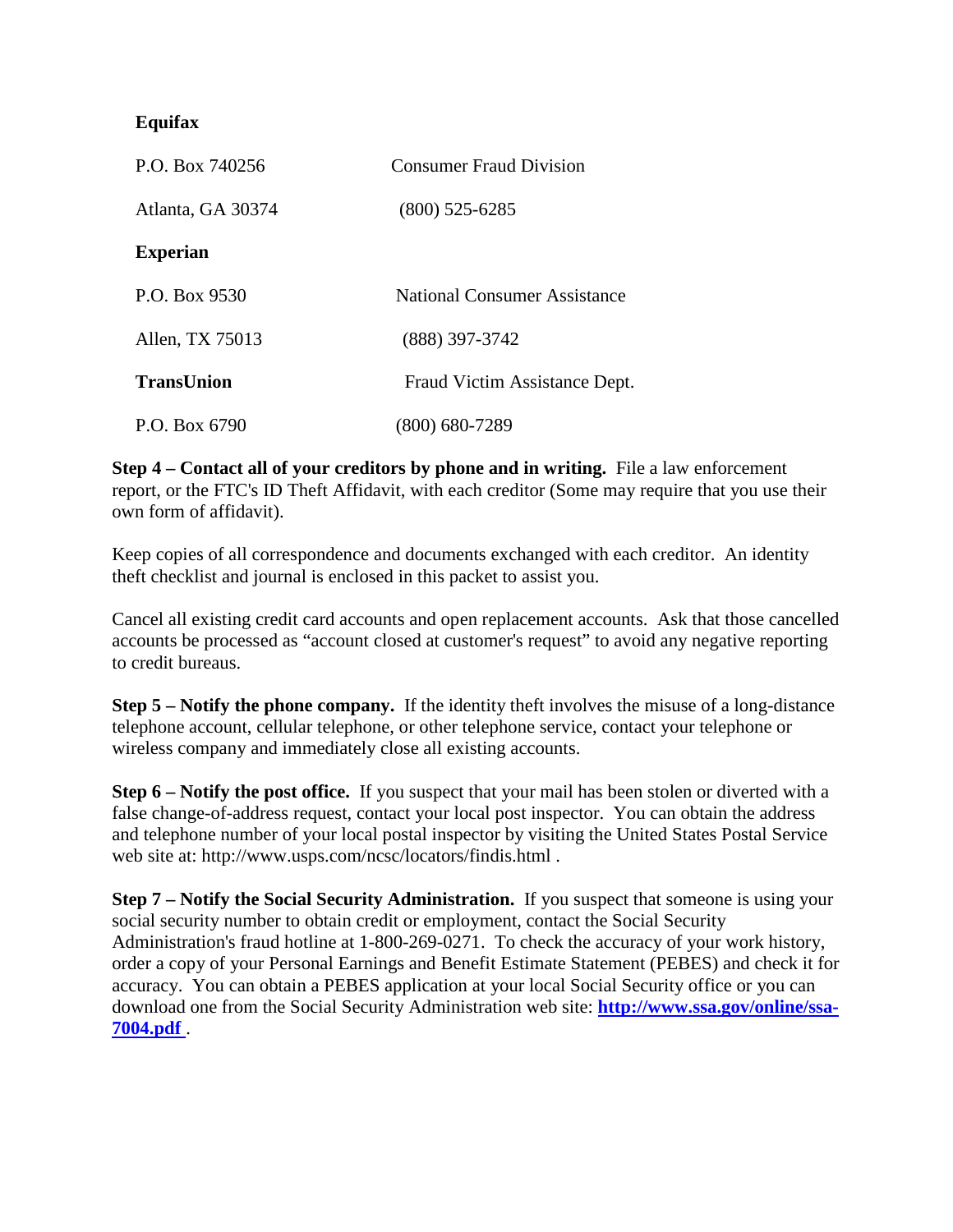**Step 8 – Notify the State Department.** If your passport has been stolen, notify the passport office in writing to be on guard for anyone ordering a new passport in your name. You can obtain additional information from their web site: **<http://travel.state.gov/reportppt.html>**.

**Step 9 – If you are contacted by a collection agency** about a dept for which you are not responsible, immediately notify them that you did not create the dept and that you are a victim of identity theft. Follow up with the collection agency and creditor in writing and include a copy of you police report or ID Theft Affidavit.

Send all letters and copy of the report affidavits, "return receipt requested" or with some other process that gives you proof that the collection agency received your letter.

**Step 10 – This is one of your most important steps**. Record everything. Make copies of everything. Leave nothing out. Get names and numbers of people you have contacted. Use the forms enclosed in this packet to assist you.

- The assigned detective wants to put the criminal in jail.
- The person that knows the details and facts of the case is you.
- By not filling out the victim packet, the result is the assigned detective may determine that the case is not workable.
- Detectives have heavy caseloads.
- Your case is not the only case he or she is working.
- When you come in for the interview, bring everything.
- Listen to the questions asked and direct your answers to those questions.
- Remember, the detective is in charge of the case.
- Respect their time and be brief during phone calls you make to them.
- Rudeness never works.
- Identity theft cases are slow and may take months to complete. It's not like what you see on TV.
- Leads may not pan out and evidence that you think might be perfect doesn't always prove a case.

Following are a list of contacts you may need to make. Remember, usually you can get this information faster than the detective because you don't need a subpoena. The detective would.

(Organizing Your Case) – **[www.idtheftcenter.org](http://www.idtheftcenter.org/)** 

(Copy of the ID Theft Affidavit) **[www.consumer.gov/idtheft](http://www.consumer.gov/idtheft)** .

## **(Opt out) 1-888-567-8688**

(DMV) **[www.ftc.gov/privacy/protect.htm#Motor](http://www.ftc.gov/privacy/protect.htm#Motor)** 

(Direct Mail Marketing) **[www.thedma.org/consumers/offmailinglist.html](http://www.thedma.org/consumers/offmailinglist.html)** 

(Telemarketing) **[www.thedma.org/consumers/offtelephonelist.html](http://www.thedma.org/consumers/offtelephonelist.html)**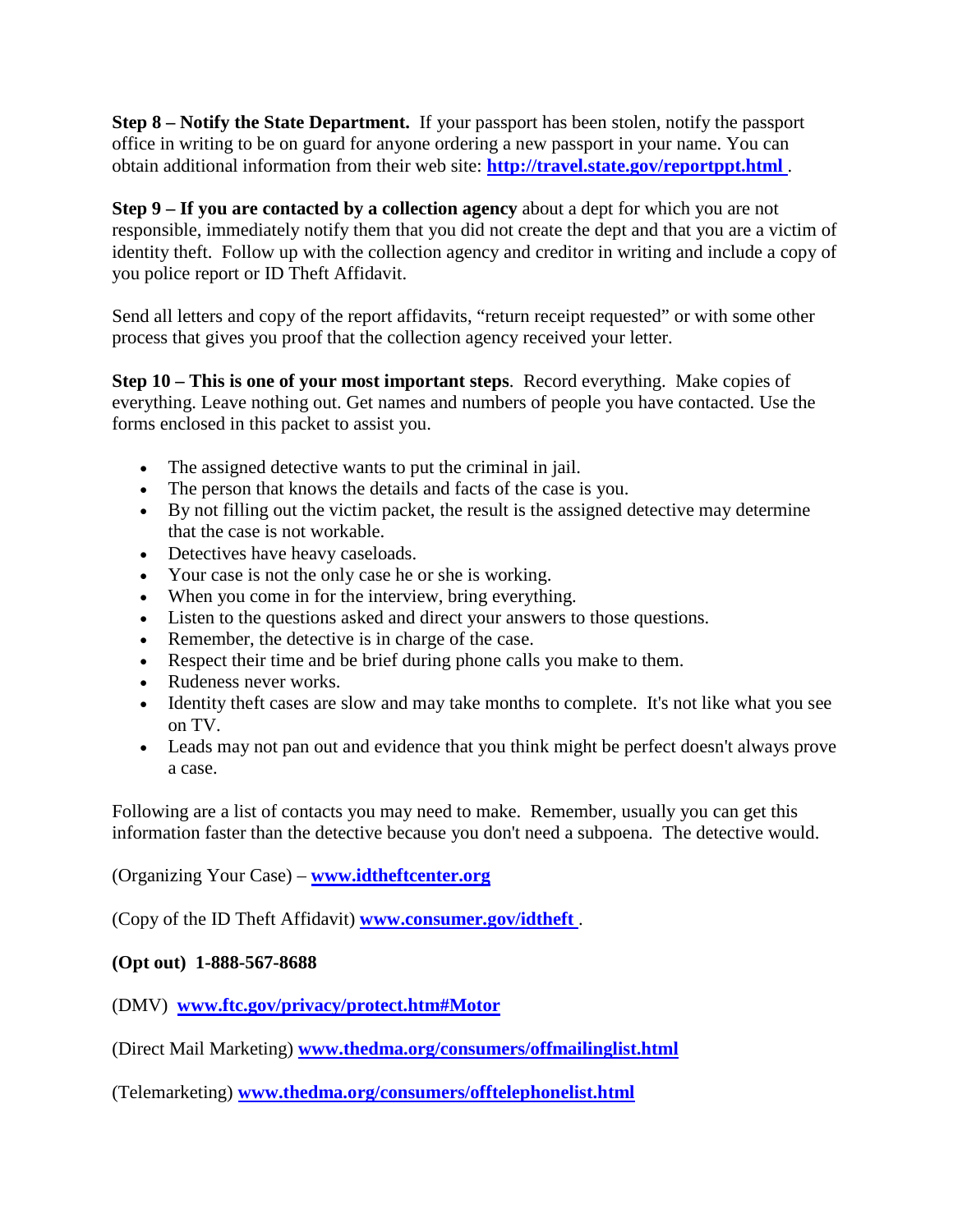(E-mail) **[www.dmaconsumers.org/offemaillist.html](http://www.dmaconsumers.org/offemaillist.html)** 

(Stolen checks) TeleCheck 1-800-710-9898

Certegy, Inc. 1-800-437-5120

International Check Services 1-800-631-9656

(To find out if the identity thief has been passing bad checks in your name, call: 1-800-262-7771

(Mail theft) **[www.usps.gov/websites/depart/inspect](http://www.usps.gov/websites/depart/inspect)** 

(Passport fraud) **[www.travel.state.gov/passport-services.html](http://www.travel.state.gov/passport-services.html)** 

(Cell phones and long distance) **[www.ftc.gov](http://www.ftc.gov/)** 

(SSN misuse) **[www.ssa.gov](http://www.ssa.gov/)** 

(Tax fraud) **[www.treas.gov/irs/ci](http://www.treas.gov/irs/ci)** 

(Department of Justice) **[www.usdoj.gov](http://www.usdoj.gov/)** 

(FBI) **[www.fbi.gov](http://www.fbi.gov/)** 

(Secret Service) **[www.treas.gov/usss](http://www.treas.gov/usss)** 

(Protecting yourself) **[www.treas.gov/usss/faq.shtm](http://www.treas.gov/usss/faq.shtm)** 

(Security freeze) Scamsafe.com

It is very important that you fill out in detail the Identity Crime Incident Detail Form.

\*\*\*Bring everything in with you for the interview with the detective.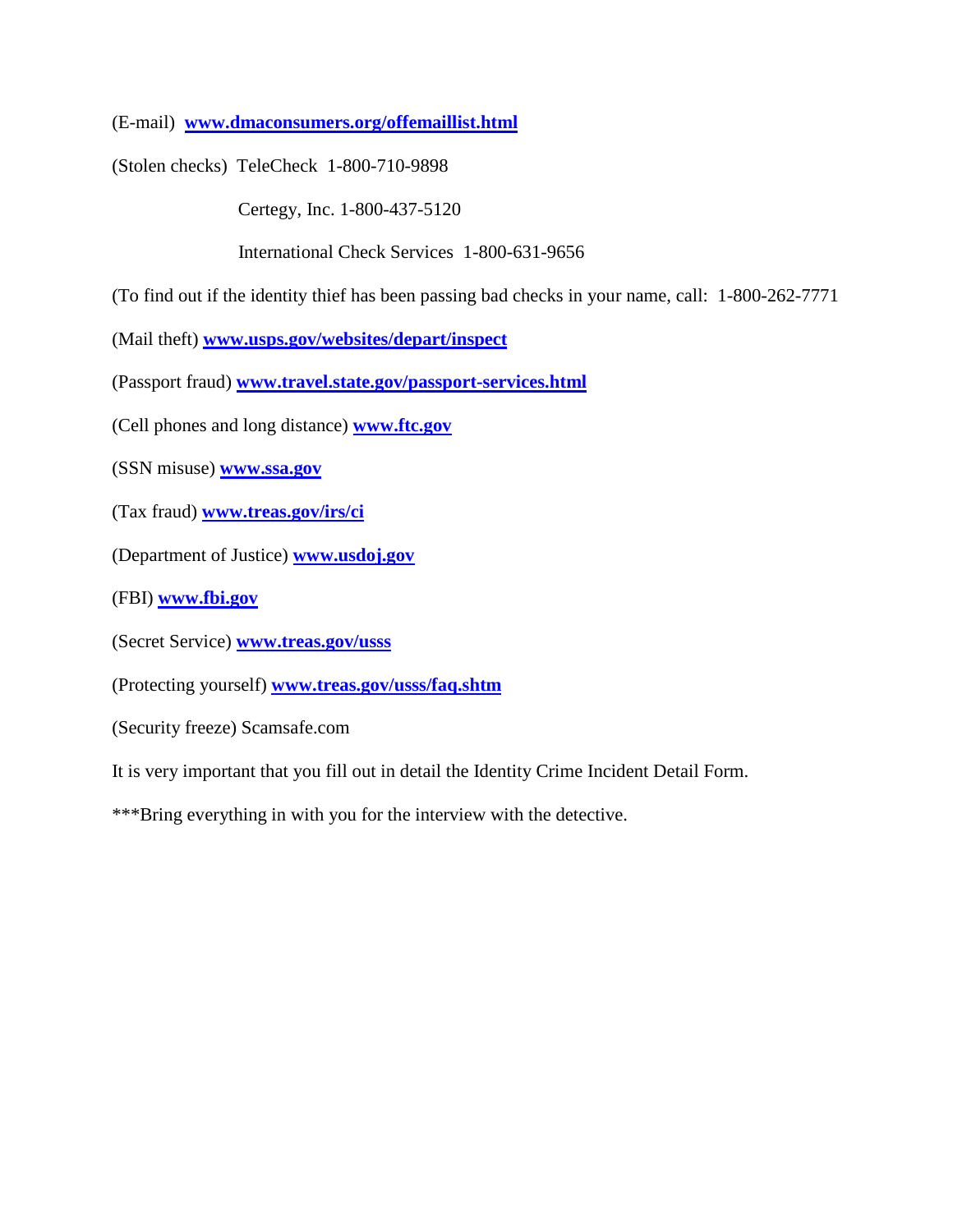## **IDENTITIY CRIME INCIDENT DETAIL FORM**

*Please fill out this form and return it to the Police Department as soon as possible, or bring it to the meeting with the detective assigned to your case. The information you provide will be used to understand what occurred, organize the investigative case, determine where evidence might be found, develop a theory of how the identity crime occurred, and determine what financial institutions should be contacted in the course of the investigation.* 

| <b>First Name:</b>                                                                                                                       |
|------------------------------------------------------------------------------------------------------------------------------------------|
| <b>Middle Name:</b>                                                                                                                      |
| <b>Last Name:</b>                                                                                                                        |
|                                                                                                                                          |
|                                                                                                                                          |
| Date of Birth:<br><u> 1988 - Johann Barnett, fransk politiker (d. 1988)</u>                                                              |
| <b>Home Address:</b>                                                                                                                     |
|                                                                                                                                          |
| <b>Cell Phone</b><br>Number:                                                                                                             |
| Pager<br>Number:<br><u> 1980 - Jan Jan James, margaret amerikan basar dan berasal dalam pengaran basar dalam pengaran basar dalam pe</u> |
| E-Mail<br><b>Address:</b>                                                                                                                |
|                                                                                                                                          |
| Work<br><b>Address:</b><br><u> 1999 - Jan James James, margaret eta idazleari (h. 1908).</u>                                             |
| <b>Work Telephone</b>                                                                                                                    |
| Number:                                                                                                                                  |

**1. What is the best time to reach you at**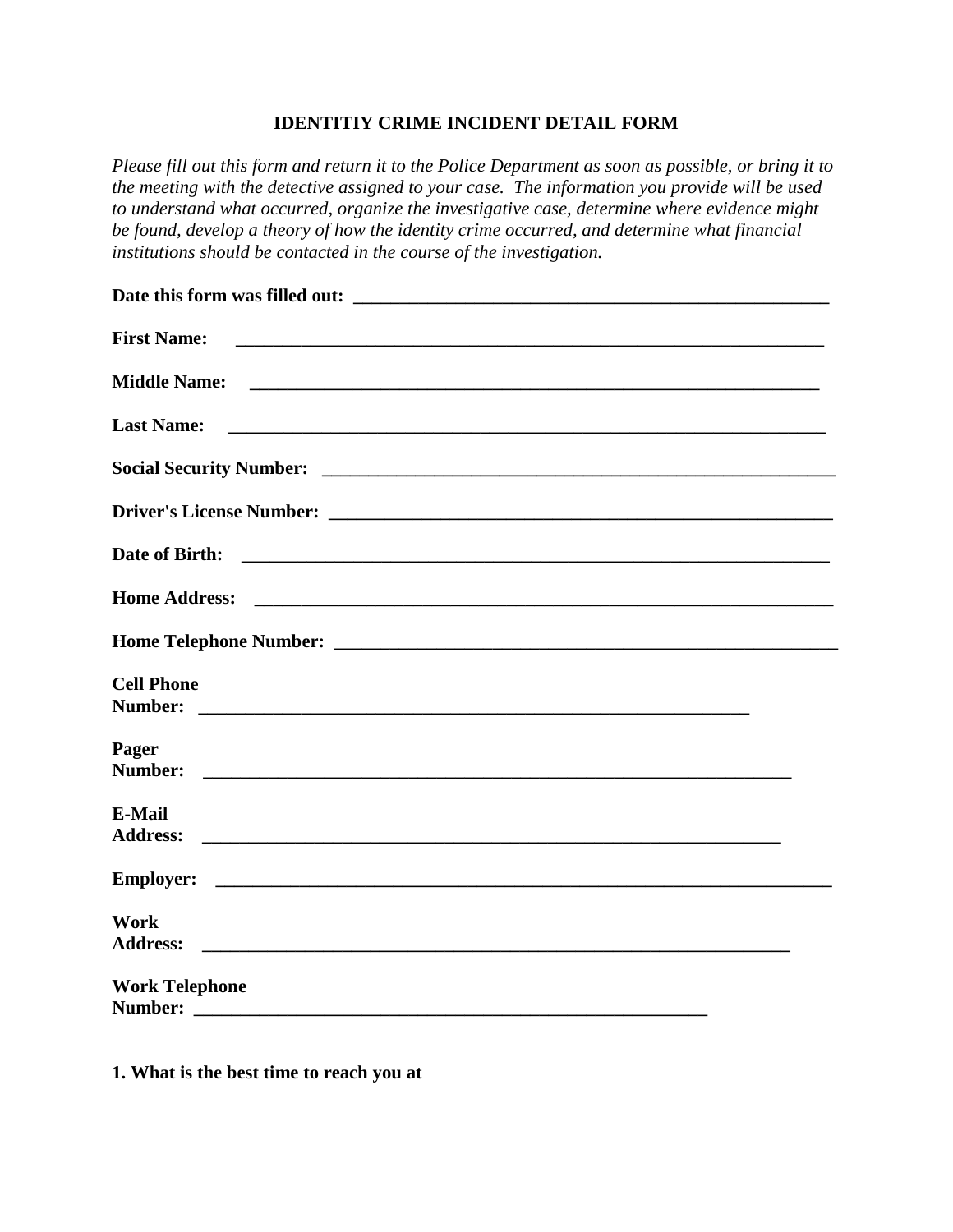| home? |  |
|-------|--|
|       |  |

| 2. How did you become aware of the identity crime?                                                                                                |  |  |
|---------------------------------------------------------------------------------------------------------------------------------------------------|--|--|
| found fraudulent charges on my credit card bill                                                                                                   |  |  |
|                                                                                                                                                   |  |  |
| found fraudulent charges on my cellular phone bill                                                                                                |  |  |
|                                                                                                                                                   |  |  |
| $_{\rm{received}}$ bill for an account(s) I did not open                                                                                          |  |  |
|                                                                                                                                                   |  |  |
| found irregularities on my credit report                                                                                                          |  |  |
| was contacted by a creditor(s) demanding payment                                                                                                  |  |  |
| <b>Which</b>                                                                                                                                      |  |  |
| ,我们也不会有什么。""我们的人,我们也不会有什么?""我们的人,我们也不会有什么?""我们的人,我们的人,我们也不会有什么?""我们的人,我们的人,我们的人,我<br>was contacted by a bank's fraud department regarding charges |  |  |
| <b>Which</b><br>one(s)?                                                                                                                           |  |  |
| ,我们也不能在这里的时候,我们也不能在这里的时候,我们也不能会在这里的时候,我们也不能会在这里的时候,我们也不能会在这里的时候,我们也不能会在这里的时候,我们也<br>was denied a loan                                             |  |  |
| was denied credit                                                                                                                                 |  |  |
| was arrested, had a warrant issued, or a complaint filed in my name for a crime I did<br>not                                                      |  |  |
| was sued for a debt I did not incur                                                                                                               |  |  |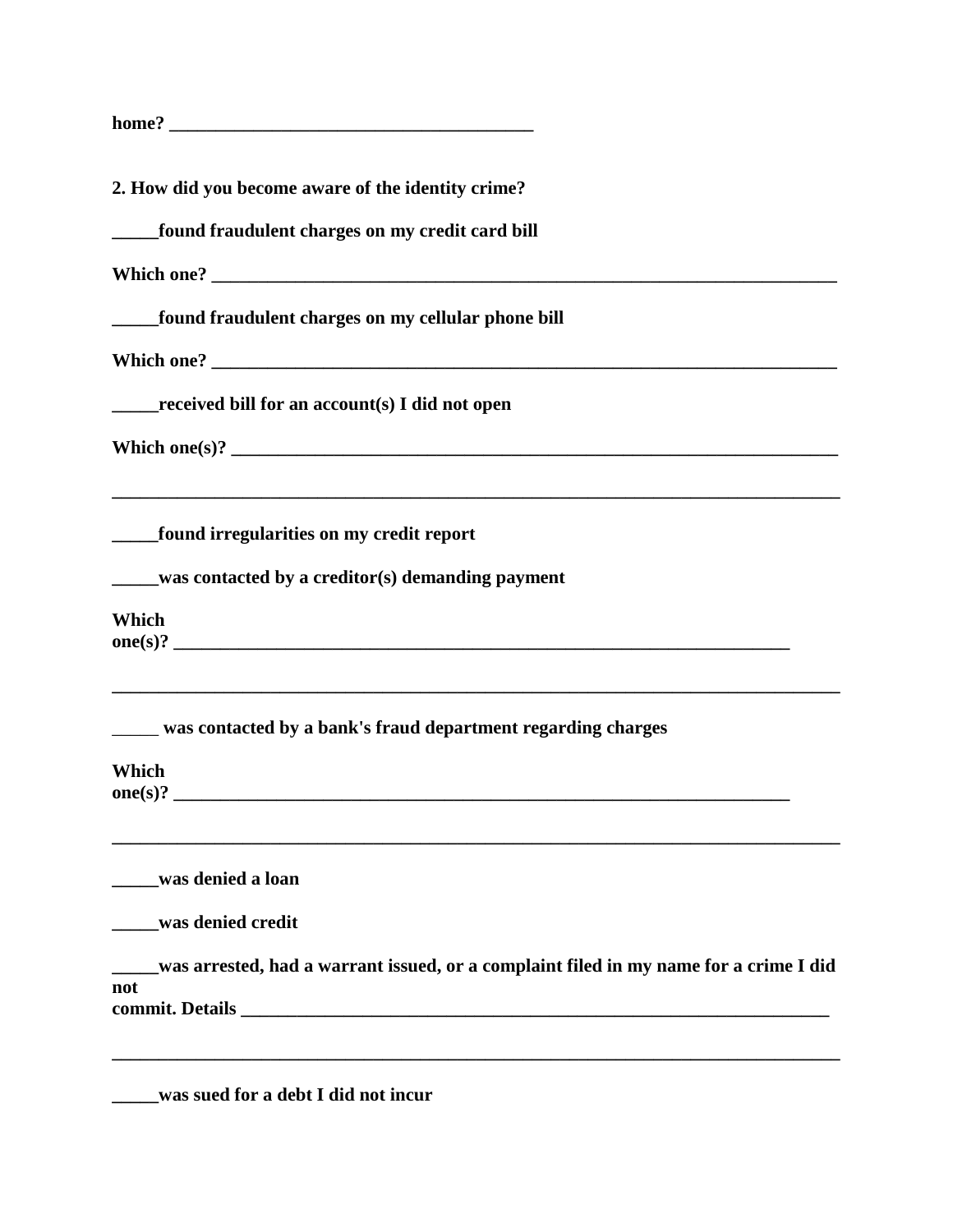**Which one? \_\_\_\_\_\_\_\_\_\_\_\_\_\_\_\_\_\_\_\_\_\_\_\_\_\_\_\_\_\_\_\_\_\_\_\_\_\_\_\_\_\_\_\_\_\_\_\_\_\_\_\_\_\_\_\_\_\_\_\_\_\_\_\_\_\_\_\_\_** 

| was not receiving bills regularly for a legitimate account                                                                                                                                                                                                                                                                                                                                                                                                                 |
|----------------------------------------------------------------------------------------------------------------------------------------------------------------------------------------------------------------------------------------------------------------------------------------------------------------------------------------------------------------------------------------------------------------------------------------------------------------------------|
| Which                                                                                                                                                                                                                                                                                                                                                                                                                                                                      |
| was denied employment                                                                                                                                                                                                                                                                                                                                                                                                                                                      |
| ____had my driver's license suspended for actions I did not commit                                                                                                                                                                                                                                                                                                                                                                                                         |
| received a legal filing I did not file, such as a bankruptcy                                                                                                                                                                                                                                                                                                                                                                                                               |
| _______other; please                                                                                                                                                                                                                                                                                                                                                                                                                                                       |
| ,我们也不会有什么。""我们的人,我们也不会有什么?""我们的人,我们也不会有什么?""我们的人,我们的人,我们也不会有什么?""我们的人,我们的人,我们的人,我<br>3. What date did you first become aware of the identity<br><u>crime? __________________________</u>                                                                                                                                                                                                                                                                                   |
| 4. When did the fraudulent activity                                                                                                                                                                                                                                                                                                                                                                                                                                        |
| 5. What is the full name, address, birth date, and other identifying information that the<br>fraudulent activity was made                                                                                                                                                                                                                                                                                                                                                  |
|                                                                                                                                                                                                                                                                                                                                                                                                                                                                            |
| 6. Please list all fraudulent activity that you are aware of to date, with the locations and<br>addresses of where fraudulent applications or purchases were made (retailers, banks, etc.).<br>List in chronological order, if possible. For example, "On 9-18-02, I received a letter from<br>MM Collections, stating that I had accumulated \$5,000 worth of charges on American<br>Express Account 123456789. On 9-18-02, I called American Express and spoke with Jane |

**Doe. She informed me that the account was opened on 5-12-02 by telephone. I did not open this account, even though it is in my name. The account address was 123 Main St. Anytown, NE. Ms. Martin said she would send me an Affidavit of Forgery to complete and return to her." You may attach a separate piece of paper if you need the space. Please be concise and state the facts.**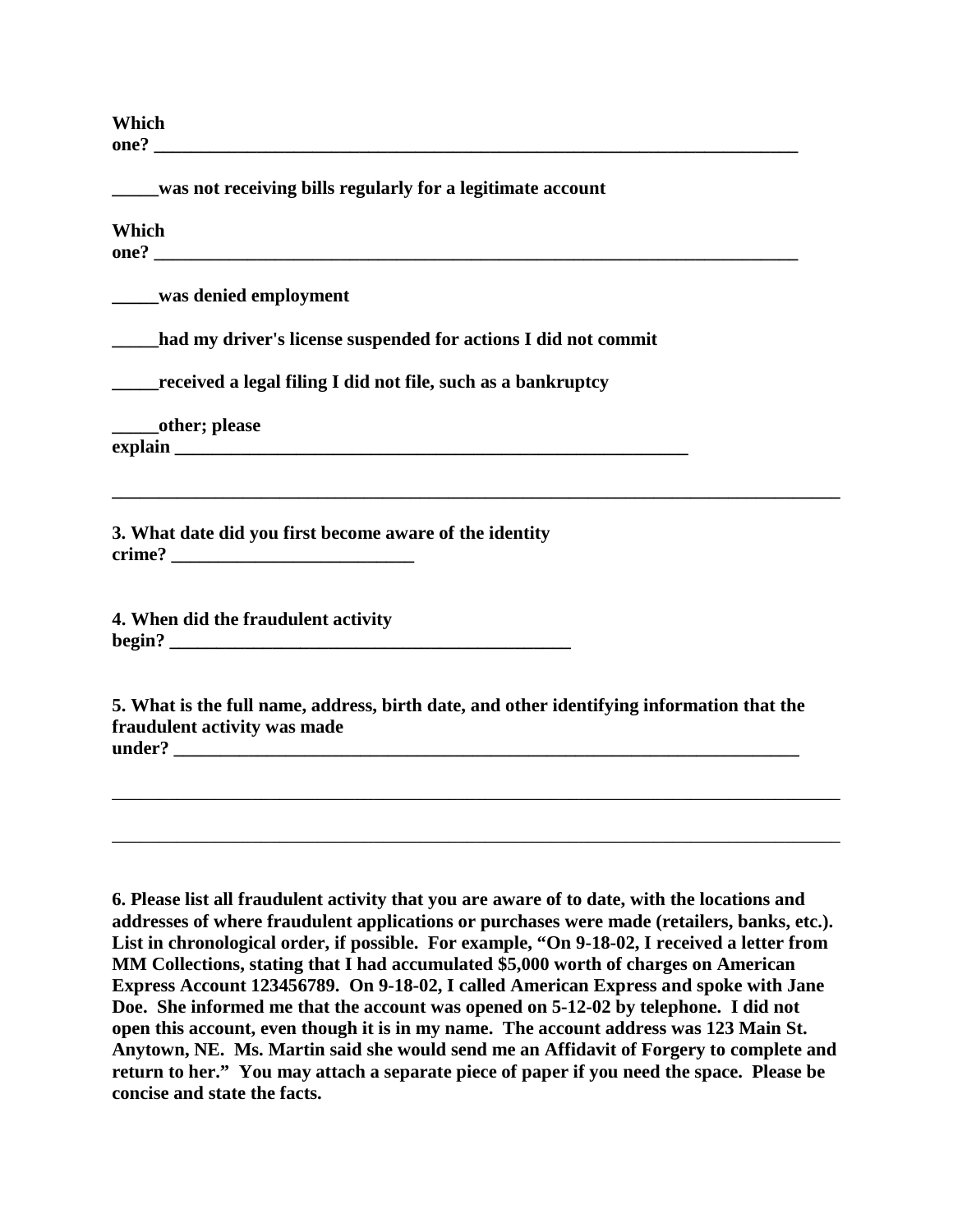

7. What documents and identifying information were stolen and/or compromised?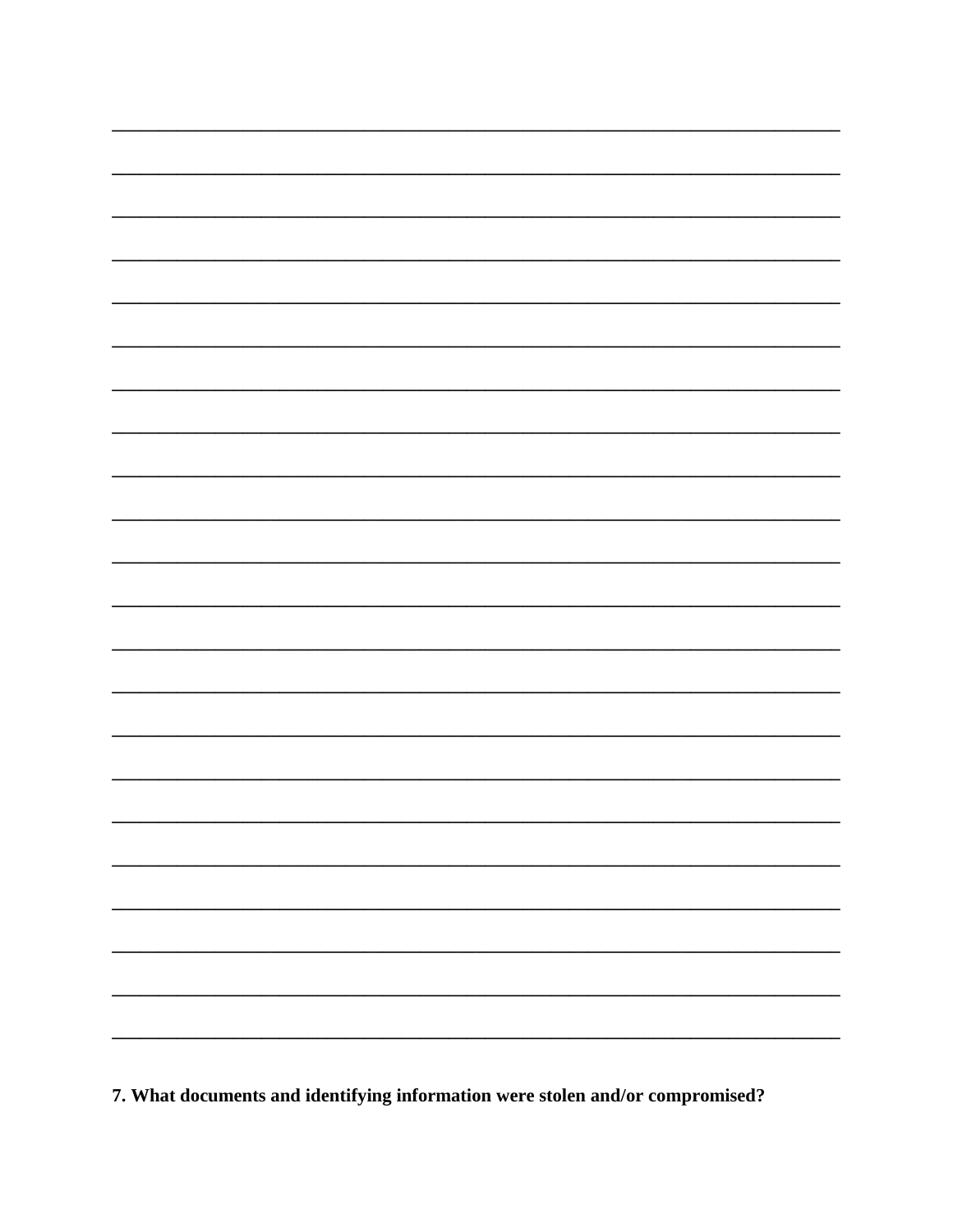**\_\_\_\_\_credit card(s) List bank(s) issuing credit card(s): \_\_\_\_\_\_\_\_\_\_\_\_\_\_\_\_\_\_\_\_\_\_\_\_\_\_\_\_\_\_\_\_\_\_** 

**\_\_\_\_\_ATM card(s) List bank(s) issuing ATM card(s): \_\_\_\_\_\_\_\_\_\_\_\_\_\_\_\_\_\_\_\_\_\_\_\_\_\_\_\_\_\_\_\_\_\_** 

**\_\_\_\_\_\_\_\_\_\_\_\_\_\_\_\_\_\_\_\_\_\_\_\_\_\_\_\_\_\_\_\_\_\_\_\_\_\_\_\_\_\_\_\_\_\_\_\_\_\_\_\_\_\_\_\_\_\_\_\_\_\_\_\_\_\_\_\_\_\_\_\_\_\_\_\_\_\_ \_\_\_\_\_checks and/or checking account number List bank(s) issuing checks: \_\_\_\_\_\_\_\_\_\_\_\_\_\_\_\_\_\_\_\_\_\_\_\_\_\_\_\_\_\_\_\_\_\_\_\_\_\_\_\_\_\_\_\_\_ \_\_\_\_\_savings account passbook or number List bank(s) holding savings account(s): \_\_\_\_\_\_\_\_\_\_\_\_\_\_\_\_\_\_\_\_\_\_\_\_\_\_\_\_\_\_\_\_\_\_\_\_\_\_\_\_\_\_\_\_\_ \_\_\_\_\_\_\_\_\_\_\_\_\_\_\_\_\_\_\_\_\_\_\_\_\_\_\_\_\_\_\_\_\_\_\_\_\_\_\_\_\_\_\_\_\_\_\_\_\_\_\_\_\_\_\_\_\_\_\_\_\_\_\_\_\_\_\_\_\_\_\_\_\_\_\_\_\_ \_\_\_\_\_brokerage or stock accounts List banks and/or brokers: \_\_\_\_\_\_\_\_\_\_\_\_\_\_\_\_\_\_\_\_\_\_\_\_\_\_\_\_\_\_\_\_\_\_\_\_\_\_\_\_\_\_\_\_\_\_\_\_\_\_\_\_\_\_\_** 

**\_\_\_\_\_\_\_\_\_\_\_\_\_\_\_\_\_\_\_\_\_\_\_\_\_\_\_\_\_\_\_\_\_\_\_\_\_\_\_\_\_\_\_\_\_\_\_\_\_\_\_\_\_\_\_\_\_\_\_\_\_\_\_\_\_\_\_\_\_\_\_\_\_\_\_\_\_\_**

**\_\_\_\_\_\_\_\_\_\_\_\_\_\_\_\_\_\_\_\_\_\_\_\_\_\_\_\_\_\_\_\_\_\_\_\_\_\_\_\_\_\_\_\_\_\_\_\_\_\_\_\_\_\_\_\_\_\_\_\_\_\_\_\_\_\_\_\_\_\_\_\_\_\_\_\_\_\_**

**\_\_\_\_\_passport List country issuing passport: \_\_\_\_\_\_\_\_\_\_\_\_\_\_\_\_\_\_\_\_\_\_\_\_\_\_\_\_\_\_\_\_\_\_\_\_\_\_\_\_** 

**\_\_\_\_\_driver's license or license number List state issuing license: \_\_\_\_\_\_\_\_\_\_\_\_\_\_\_\_\_\_\_\_\_\_** 

**\_\_\_\_\_state identity card or identity number List state issuing card: \_\_\_\_\_\_\_\_\_\_\_\_\_\_\_\_\_\_\_\_\_**

**\_\_\_\_\_social security card or number** 

**\_\_\_\_\_birth certificate List state and municipality issuing birth certificate:**

**\_\_\_\_\_resident alien card, green card, or other immigration documents** 

**\_\_\_\_\_bank account passwords or "secret words", such as mother's maiden name** 

**\_\_\_\_\_\_\_\_\_\_\_\_\_\_\_\_\_\_\_\_\_\_\_\_\_\_\_\_\_\_\_\_\_\_\_\_\_\_\_\_\_\_\_\_\_\_\_\_\_\_\_\_\_\_\_\_\_\_\_\_\_\_\_\_\_\_\_\_\_\_\_\_\_\_\_\_\_**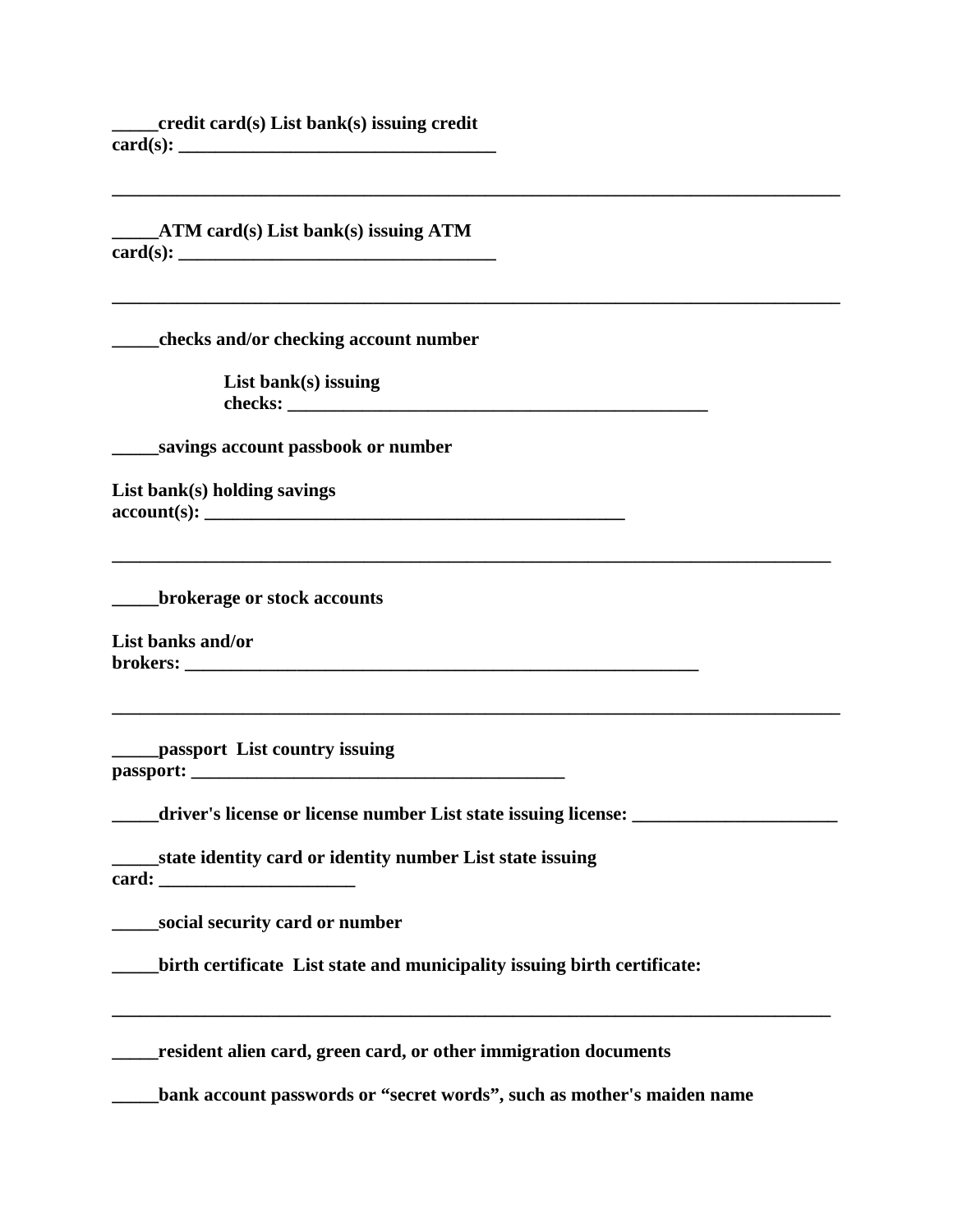| <b>Unknown</b>                                                                                             |
|------------------------------------------------------------------------------------------------------------|
| 8. to the best of your knowledge at this point, what identity crimes have been committed?                  |
| $\_$ making purchase $(s)$ using my credit card $(s)$ or credit card number $(s)$ without<br>authorization |
| opening new credit card accounts in my name                                                                |
| opening utility and/or telephone accounts in my name                                                       |
| unauthorized withdrawals from my bank accounts                                                             |
| opening new bank accounts in my name                                                                       |
| taking out unauthorized loans in my name                                                                   |
| unauthorized access to my securities or investment accounts                                                |
| obtaining government benefits in my name                                                                   |
| obtaining medical services or insurance in my name                                                         |
| evading prosecution for crimes committed by using my name or committing new<br>crimes under my name        |
| check fraud                                                                                                |
| passport/visa fraud                                                                                        |
| other                                                                                                      |

**9. To assist law enforcement in pinpointing when and by whom your information was compromised, it is of value to retrace your actions in recent months with regard to your personal information. This information is not solicited to "blame the victim" for the crime, but to further the investigation toward who might have stolen your personal or financial**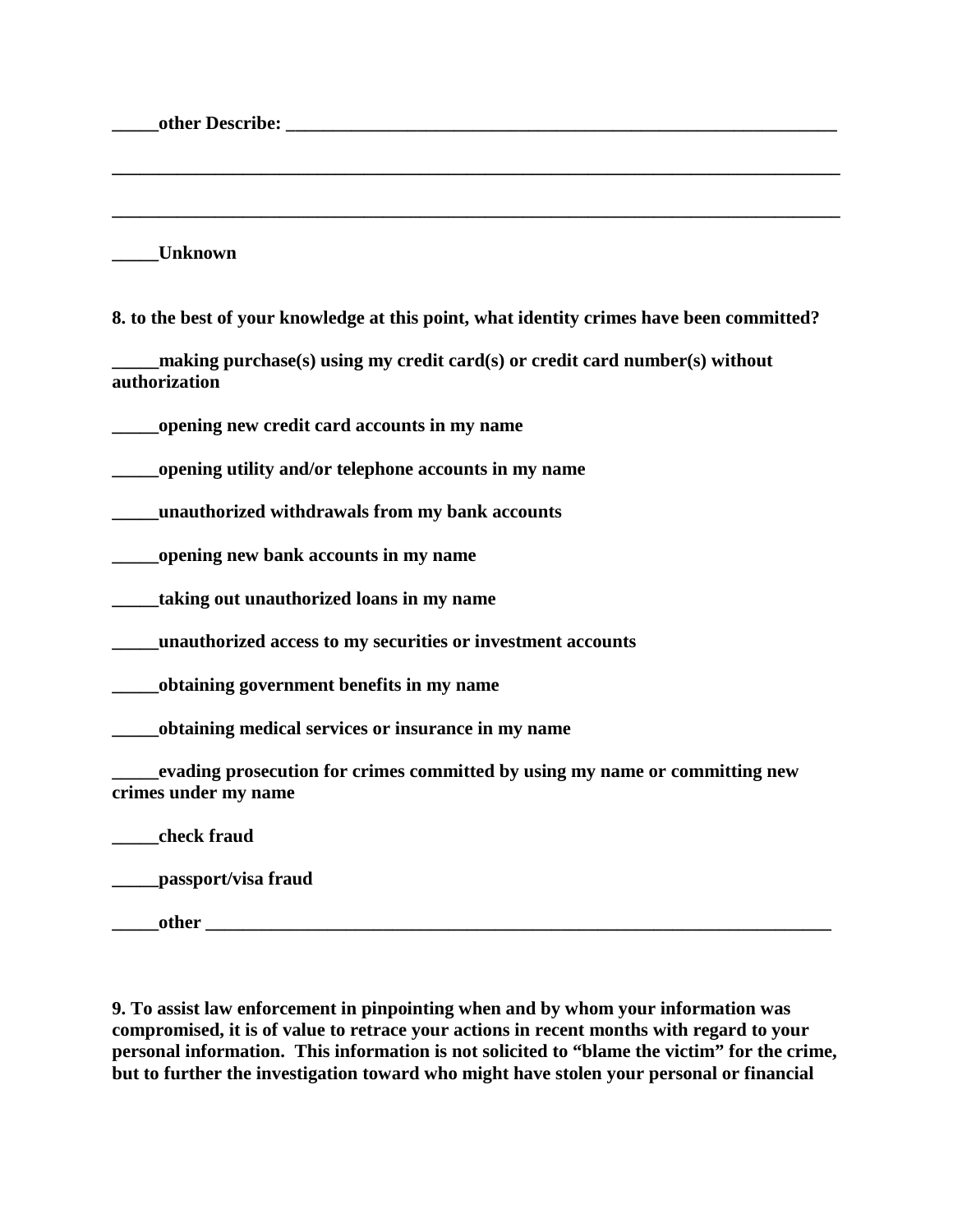**identifiers. What circumstances and activities have occurred in the last six months (include activities done by you and on your behalf by a member of your family or a friend)?** 

| carried Social Security Card in my wallet                                                   |
|---------------------------------------------------------------------------------------------|
| carried my bank account passwords, PINs, or codes in my wallet                              |
| gave out my Social Security Number To<br>whom?                                              |
|                                                                                             |
| I went away and my mail was held at the post office or collected by someone else            |
| _____I traveled to another location outside my home area                                    |
| Where did you go and                                                                        |
| ____mail was diverted from my home (either by forwarding order or in a way unknown)         |
| I did not receive a bill as usual (i.e., a credit card bill failed to come in the mail)     |
| Which                                                                                       |
| _______ a new credit card I was supposed to receive did not arrive in the mail as expected. |
| Which                                                                                       |
| ____bills I was paying were left in an unlocked mailbox for pickup by the postal service.   |
| service people were in my home. From what company?                                          |
|                                                                                             |
|                                                                                             |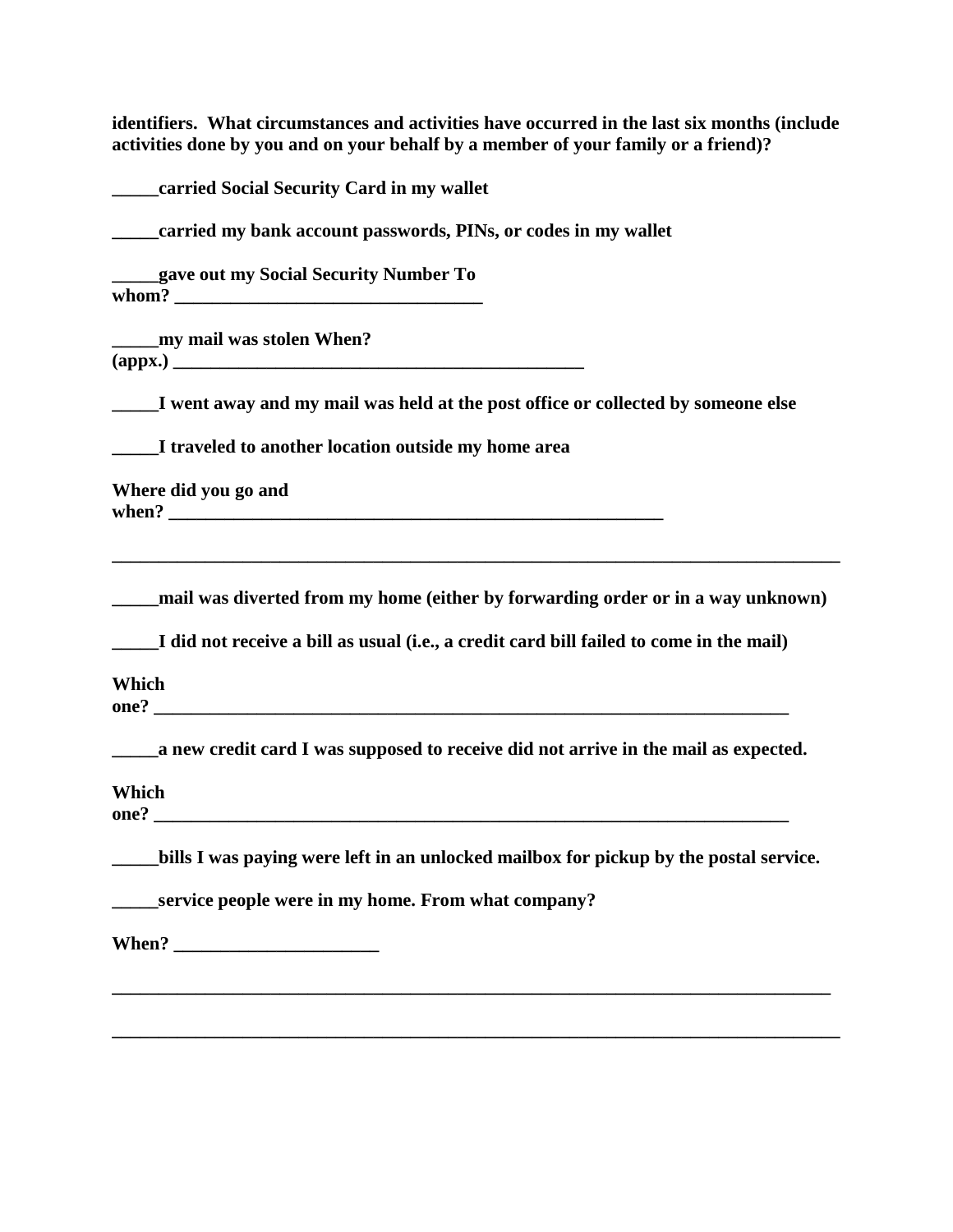**\_\_\_\_\_documentation with my personal information was thrown in the trash without being shredded** 

**\_\_\_\_\_credit card bills, pre-approved credit card offers, or credit card "convenience" checks in my name were thrown out without being shredded.** 

**\_\_\_\_\_my garbage was stolen or gone through** 

**\_\_\_\_\_my ATM receipts and/or credit card receipts were thrown away without being shredded** 

**\_\_\_\_\_my password or PIN was given to someone else** 

**\_\_\_\_\_my home was burglarized** 

**\_\_\_\_\_my car was stolen or burglarized** 

**\_\_\_\_\_my purse or wallet was stolen** 

**\_\_\_\_\_my personal information was provide to a service business or non-profit (i.e., I gave blood, donated money, took out insurance, or saw a financial planner)** 

**Please list:**  $\blacksquare$ 

**\_\_\_\_\_\_\_\_\_\_\_\_\_\_\_\_\_\_\_\_\_\_\_\_\_\_\_\_\_\_\_\_\_\_\_\_\_\_\_\_\_\_\_\_\_\_\_\_\_\_\_\_\_\_\_\_\_\_\_\_\_\_\_\_\_\_\_\_\_\_\_\_\_\_\_\_\_** 

**\_\_\_\_\_my credit report was queried by someone claiming to be a legitimate business interest Who? \_\_\_\_\_\_\_\_\_\_\_\_\_\_\_\_\_\_\_\_\_\_\_\_\_\_\_\_\_\_\_\_\_\_\_\_\_\_\_\_\_\_\_\_\_\_\_\_\_\_\_\_\_\_\_\_\_\_\_\_\_\_\_\_\_** 

**\_\_\_\_\_I applied for credit and/or authorized a business to obtain my credit report (i.e., shopped for a new car, applied for a credit card, or refinanced a home).** 

**Please list: \_\_\_\_\_\_\_\_\_\_\_\_\_\_\_\_\_\_\_\_\_\_\_\_\_\_\_\_\_\_\_\_\_\_\_\_\_\_\_\_\_\_\_\_\_\_\_\_\_\_\_\_\_\_\_\_\_\_\_\_\_\_\_\_\_\_\_\_** 

**\_\_\_\_\_my personal information is available on the Internet, such as in an open directory, white pages, genealogy web site, or college reunion web site.** 

**\_\_\_\_\_a legitimate purchase was made where my credit card was out of my sight** 

**\_\_\_\_\_my personal information was given to a telemarketer or a telephone solicitor** 

**Please** 

**list: \_\_\_\_\_\_\_\_\_\_\_\_\_\_\_\_\_\_\_\_\_\_\_\_\_\_\_\_\_\_\_\_\_\_\_\_\_\_\_\_\_\_\_\_\_\_\_\_\_\_\_\_\_\_\_\_\_\_\_\_\_\_\_\_\_\_\_\_\_** 

**\_\_\_\_\_my personal information was given to a door-to-door salesperson or charity fundraiser**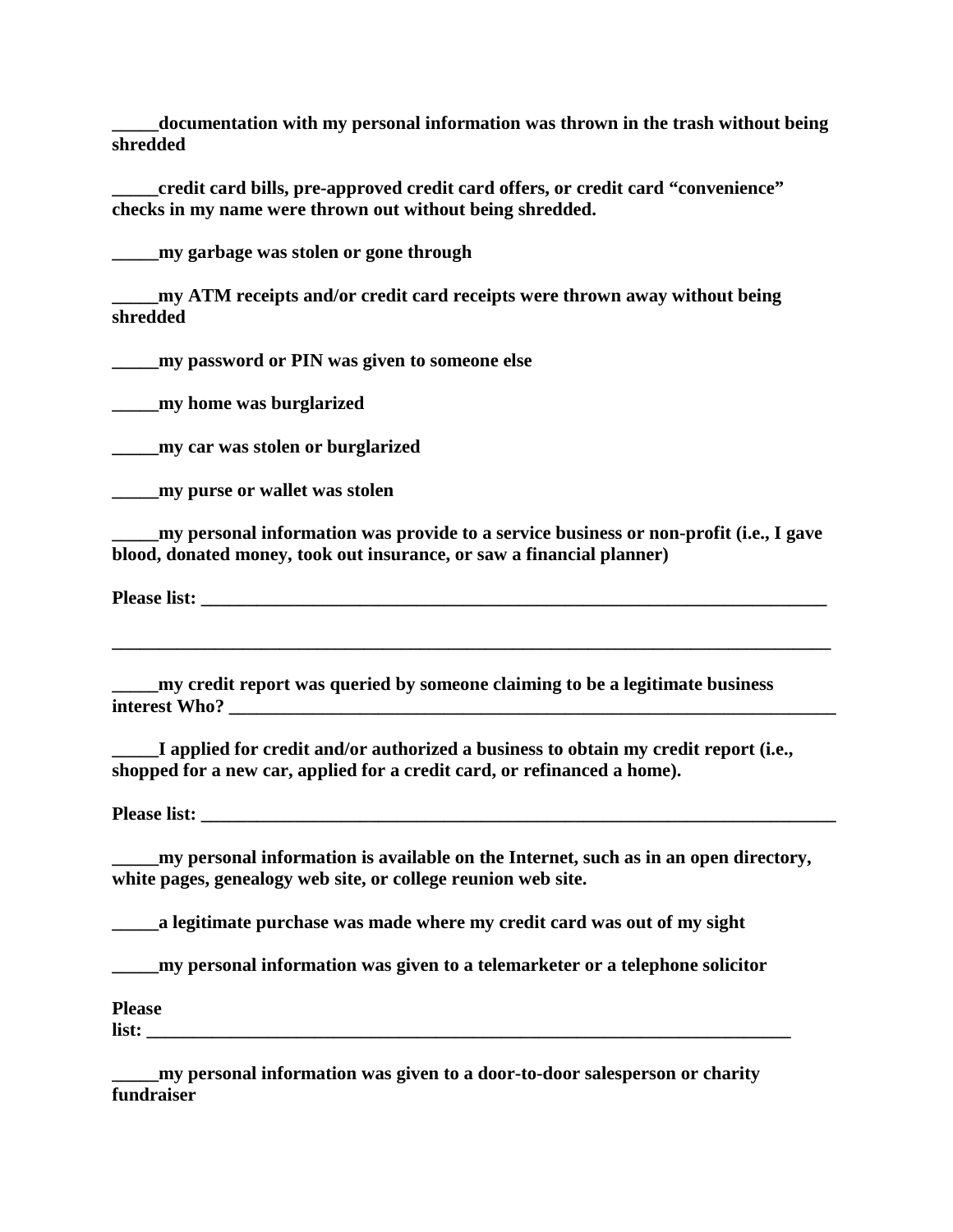**Please list: \_\_\_\_\_\_\_\_\_\_\_\_\_\_\_\_\_\_\_\_\_\_\_\_\_\_\_\_\_\_\_\_\_\_\_\_\_\_\_\_\_\_\_\_\_\_\_\_\_\_\_\_\_\_\_\_\_\_\_\_\_\_\_\_\_\_\_\_\_** 

| a charitable donation was made using my personal information                                                                                                                                                                                                                                                                  |
|-------------------------------------------------------------------------------------------------------------------------------------------------------------------------------------------------------------------------------------------------------------------------------------------------------------------------------|
| <b>Please</b><br><b>list:</b> <u>and</u> <b>list</b> : <b>and list</b> : <b>and list</b> : <b>and list</b> : <b>and list</b> : <b>and list</b> : <b>and list</b> : <b>and list</b> : <b>and list</b> : <b>and list</b> : <b>and list</b> : <b>and list</b> : <b>and list</b> : <b>and list</b> : <b>and list</b> : <b>and</b> |
| my personal information was given to enter a contest or claim a prize I had won.                                                                                                                                                                                                                                              |
| <b>Please</b><br><b>list:</b>                                                                                                                                                                                                                                                                                                 |
| a new bank account or new credit card account was legitimately opened in my name                                                                                                                                                                                                                                              |
| a legitimate loan was applied for or closed in my name                                                                                                                                                                                                                                                                        |
| a legitimate lease was applied for or signed in my name                                                                                                                                                                                                                                                                       |
| legitimate utility accounts were applied for or opened in my name                                                                                                                                                                                                                                                             |
| a license or permit was applied for legitimately in my name                                                                                                                                                                                                                                                                   |
| government benefits were applied for legitimately in my name                                                                                                                                                                                                                                                                  |
| my name and personal information were mentioned in the press, such as in a<br>newspaper, magazine, or on a web site                                                                                                                                                                                                           |
| online purchases were made using my credit card Through what company?                                                                                                                                                                                                                                                         |
| personal information was included in an e-mail                                                                                                                                                                                                                                                                                |
| I released personal information t a friend or family member                                                                                                                                                                                                                                                                   |
| my personal information was given to a medical care provider, such as a dentist,<br>doctor, etc.                                                                                                                                                                                                                              |
| For any items checked above, please, in as much detail as possible, explain the<br>circumstances of the situation:                                                                                                                                                                                                            |
|                                                                                                                                                                                                                                                                                                                               |

**\_\_\_\_\_\_\_\_\_\_\_\_\_\_\_\_\_\_\_\_\_\_\_\_\_\_\_\_\_\_\_\_\_\_\_\_\_\_\_\_\_\_\_\_\_\_\_\_\_\_\_\_\_\_\_\_\_\_\_\_\_\_\_\_\_\_\_\_\_\_\_\_\_\_\_\_\_**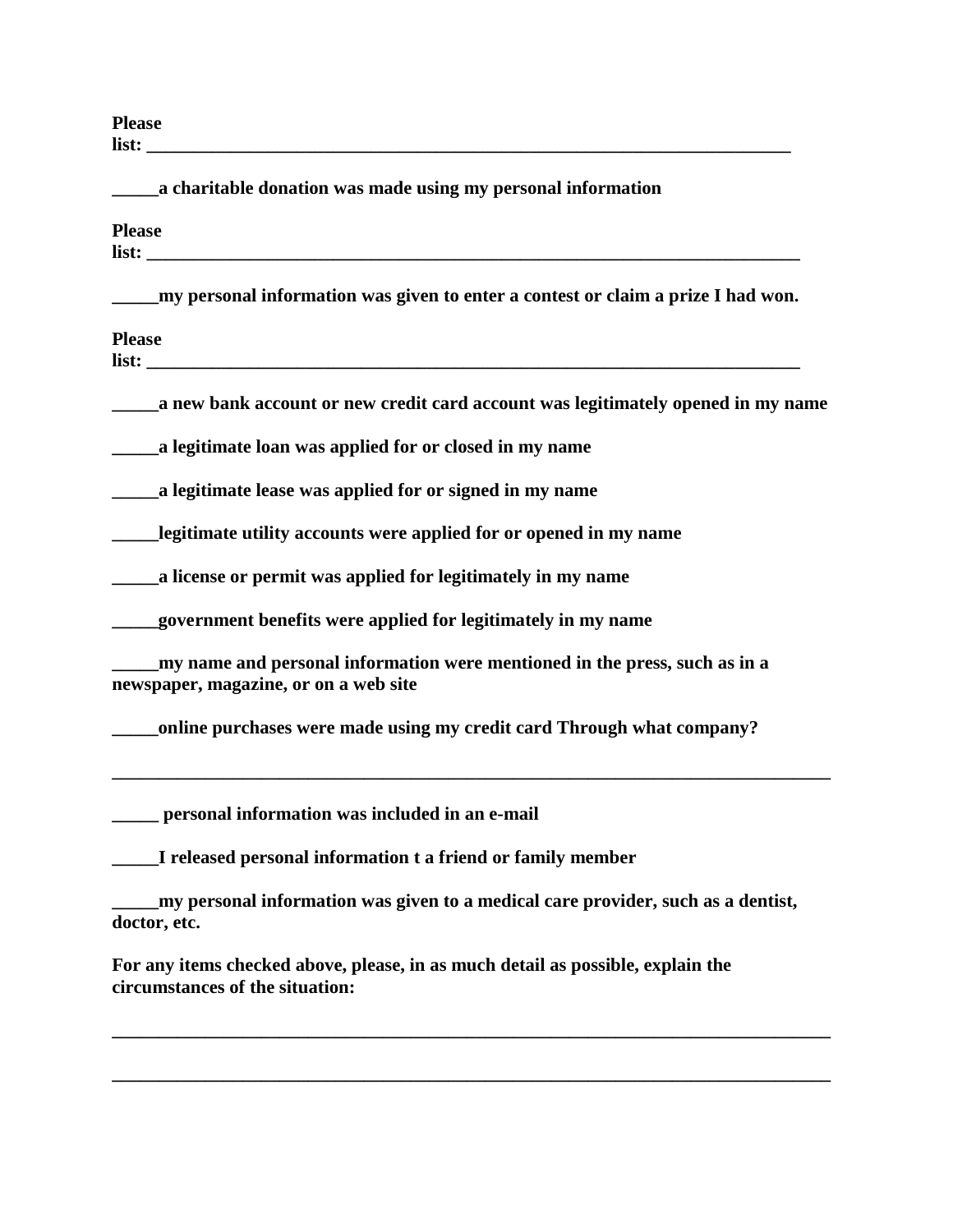**10. How many purchases over the Internet (retailer or auction sites) have you made in the last six months? \_\_\_\_\_\_\_\_\_\_\_\_\_\_\_\_\_\_\_\_\_** 

**\_\_\_\_\_\_\_\_\_\_\_\_\_\_\_\_\_\_\_\_\_\_\_\_\_\_\_\_\_\_\_\_\_\_\_\_\_\_\_\_\_\_\_\_\_\_\_\_\_\_\_\_\_\_\_\_\_\_\_\_\_\_\_\_\_\_\_\_\_\_\_\_\_\_\_\_\_** 

**\_\_\_\_\_\_\_\_\_\_\_\_\_\_\_\_\_\_\_\_\_\_\_\_\_\_\_\_\_\_\_\_\_\_\_\_\_\_\_\_\_\_\_\_\_\_\_\_\_\_\_\_\_\_\_\_\_\_\_\_\_\_\_\_\_\_\_\_\_\_\_\_\_\_\_\_\_** 

**\_\_\_\_\_\_\_\_\_\_\_\_\_\_\_\_\_\_\_\_\_\_\_\_\_\_\_\_\_\_\_\_\_\_\_\_\_\_\_\_\_\_\_\_\_\_\_\_\_\_\_\_\_\_\_\_\_\_\_\_\_\_\_\_\_\_\_\_\_\_\_\_\_\_\_\_\_** 

**\_\_\_\_\_\_\_\_\_\_\_\_\_\_\_\_\_\_\_\_\_\_\_\_\_\_\_\_\_\_\_\_\_\_\_\_\_\_\_\_\_\_\_\_\_\_\_\_\_\_\_\_\_\_\_\_\_\_\_\_\_\_\_\_\_\_\_\_\_\_\_\_\_\_\_\_\_** 

**11. What Internet sites have you bought from? \_\_\_\_\_\_\_\_\_\_\_\_\_\_\_\_\_\_\_\_\_\_\_\_\_\_\_\_\_\_\_\_\_\_\_\_\_\_** 

**12. In the last six months, whom has your Social Security Number been given to? (List all)** 

**\_\_\_\_\_\_\_\_\_\_\_\_\_\_\_\_\_\_\_\_\_\_\_\_\_\_\_\_\_\_\_\_\_\_\_\_\_\_\_\_\_\_\_\_\_\_\_\_\_\_\_\_\_\_\_\_\_\_\_\_\_\_\_\_\_\_\_\_\_\_\_\_\_\_\_\_\_\_**

**\_\_\_\_\_\_\_\_\_\_\_\_\_\_\_\_\_\_\_\_\_\_\_\_\_\_\_\_\_\_\_\_\_\_\_\_\_\_\_\_\_\_\_\_\_\_\_\_\_\_\_\_\_\_\_\_\_\_\_\_\_\_\_\_\_\_\_\_\_\_\_\_\_\_\_\_\_\_**

**\_\_\_\_\_\_\_\_\_\_\_\_\_\_\_\_\_\_\_\_\_\_\_\_\_\_\_\_\_\_\_\_\_\_\_\_\_\_\_\_\_\_\_\_\_\_\_\_\_\_\_\_\_\_\_\_\_\_\_\_\_\_\_\_\_\_\_\_\_\_\_\_\_\_\_\_\_\_**

**\_\_\_\_\_\_\_\_\_\_\_\_\_\_\_\_\_\_\_\_\_\_\_\_\_\_\_\_\_\_\_\_\_\_\_\_\_\_\_\_\_\_\_\_\_\_\_\_\_\_\_\_\_\_\_\_\_\_\_\_\_\_\_\_\_\_\_\_\_\_\_\_\_\_\_\_\_\_**

**\_\_\_\_\_\_\_\_\_\_\_\_\_\_\_\_\_\_\_\_\_\_\_\_\_\_\_\_\_\_\_\_\_\_\_\_\_\_\_\_\_\_\_\_\_\_\_\_\_\_\_\_\_\_\_\_\_\_\_\_\_\_\_\_\_\_\_\_\_\_\_\_\_\_\_\_\_**

**\_\_\_\_\_\_\_\_\_\_\_\_\_\_\_\_\_\_\_\_\_\_\_\_\_\_\_\_\_\_\_\_\_\_\_\_\_\_\_\_\_\_\_\_\_\_\_\_\_\_\_\_\_\_\_\_\_\_\_\_\_\_\_\_\_\_\_\_\_\_\_\_\_\_\_\_\_**

**\_\_\_\_\_\_\_\_\_\_\_\_\_\_\_\_\_\_\_\_\_\_\_\_\_\_\_\_\_\_\_\_\_\_\_\_\_\_\_\_\_\_\_\_\_\_\_\_\_\_\_\_\_\_\_\_\_\_\_\_\_\_\_\_\_\_\_\_\_\_\_\_\_\_\_\_\_** 

**13. Do your checks have you Social Security Number or Driver's License Number imprinted on them?** 

**\_\_\_\_\_Yes. (Please list retailer names where checks have been tendered)** 

**14. Have you written your Social Security Number or Driver's License number on any checks in the last six months, or has a retailer written those numbers on a check?** 

**\_\_\_\_\_Yes. Please list instances and retailer names:** 

**15. Do you own a business(es) that may be affected by the identity crime?** 

**\_\_\_\_\_Yes. Please list the business(es):\_\_\_\_\_\_\_\_\_\_\_\_\_\_\_\_\_\_\_\_\_\_\_\_\_\_\_\_\_\_\_\_\_\_\_\_\_\_\_\_\_\_\_\_\_\_\_**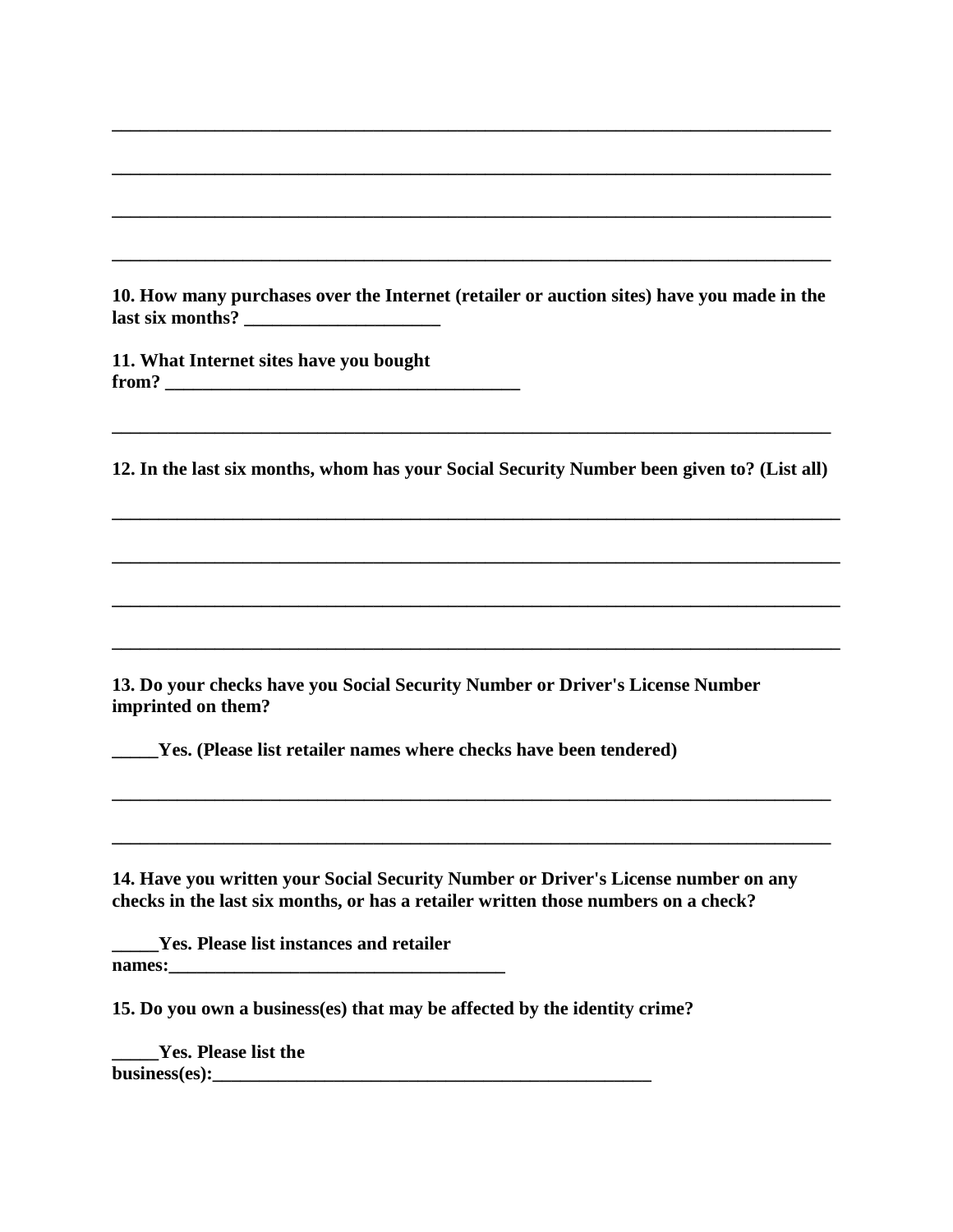16. Do you have any information on a suspect in this identity crime case? \_\_Yes \_\_ No

How do you believe the theft occurred?

17. Please list all the banks that you have accounts with. Place an (\*) by accounts that have fraudulent charges on them.

Fraudulent? Bank Type of account and number

18. Please list all the credit card companies and banks that you have credit cards with. Place  $a(*)$  next to accounts that have fraudulent charges on them.

19. Please list all the utility companies you have accounts with. Place a (\*) next to the accounts that have fraudulent charges on them.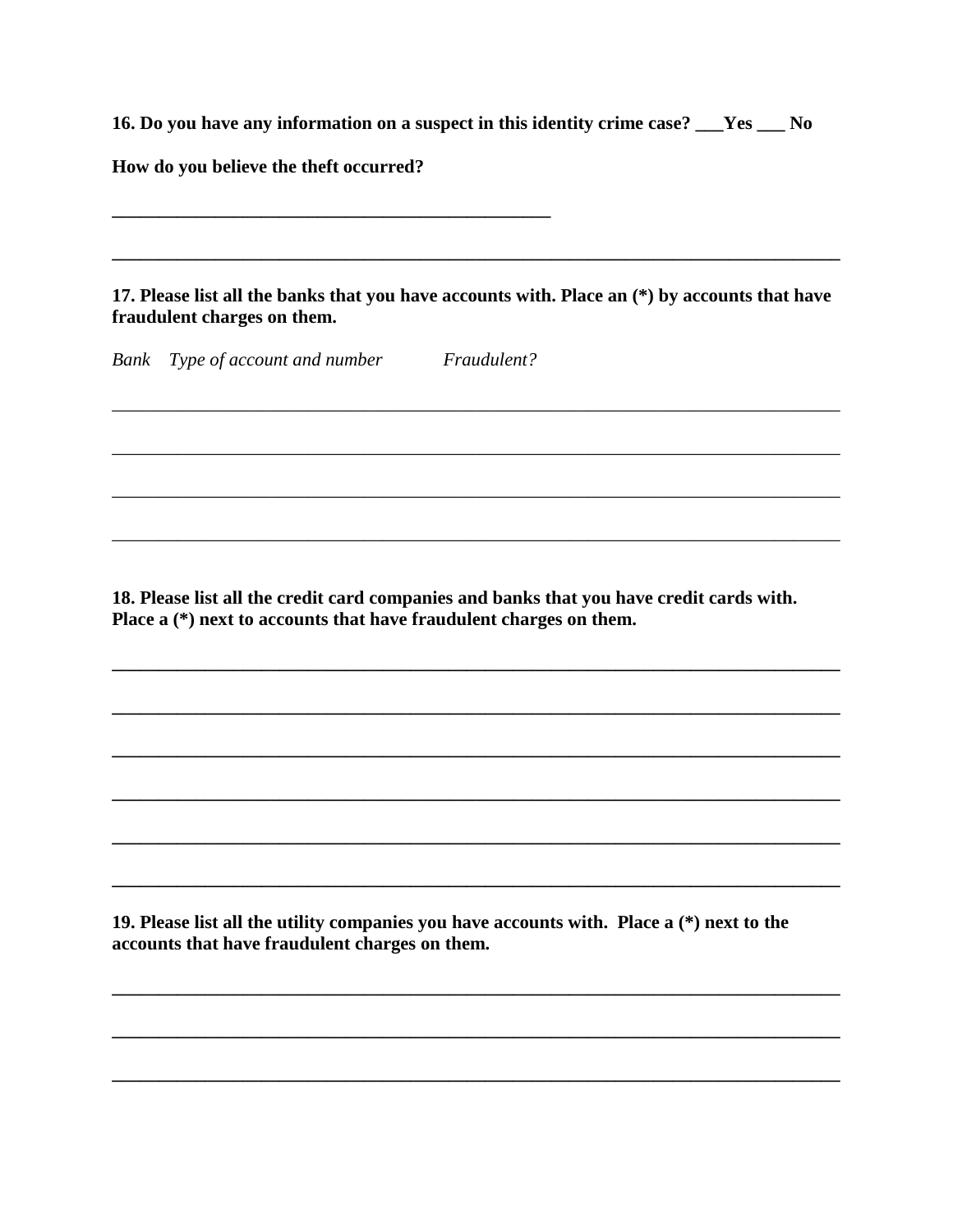20. Please list all the financial institutions you have loans, leases, and mortgages from. Place a (\*) next to accounts that have fraudulent charges on them.

Financial Institution Type of account and number Fraudulent?

21. Pleas list any merchants who you have credit accounts with, such as department stores, or retailer. Place a (\*) next to accounts that have fraudulent charges on them.

22. Pleas list any other financial institutions where fraudulent accounts were opened in your name or using your personal identifiers.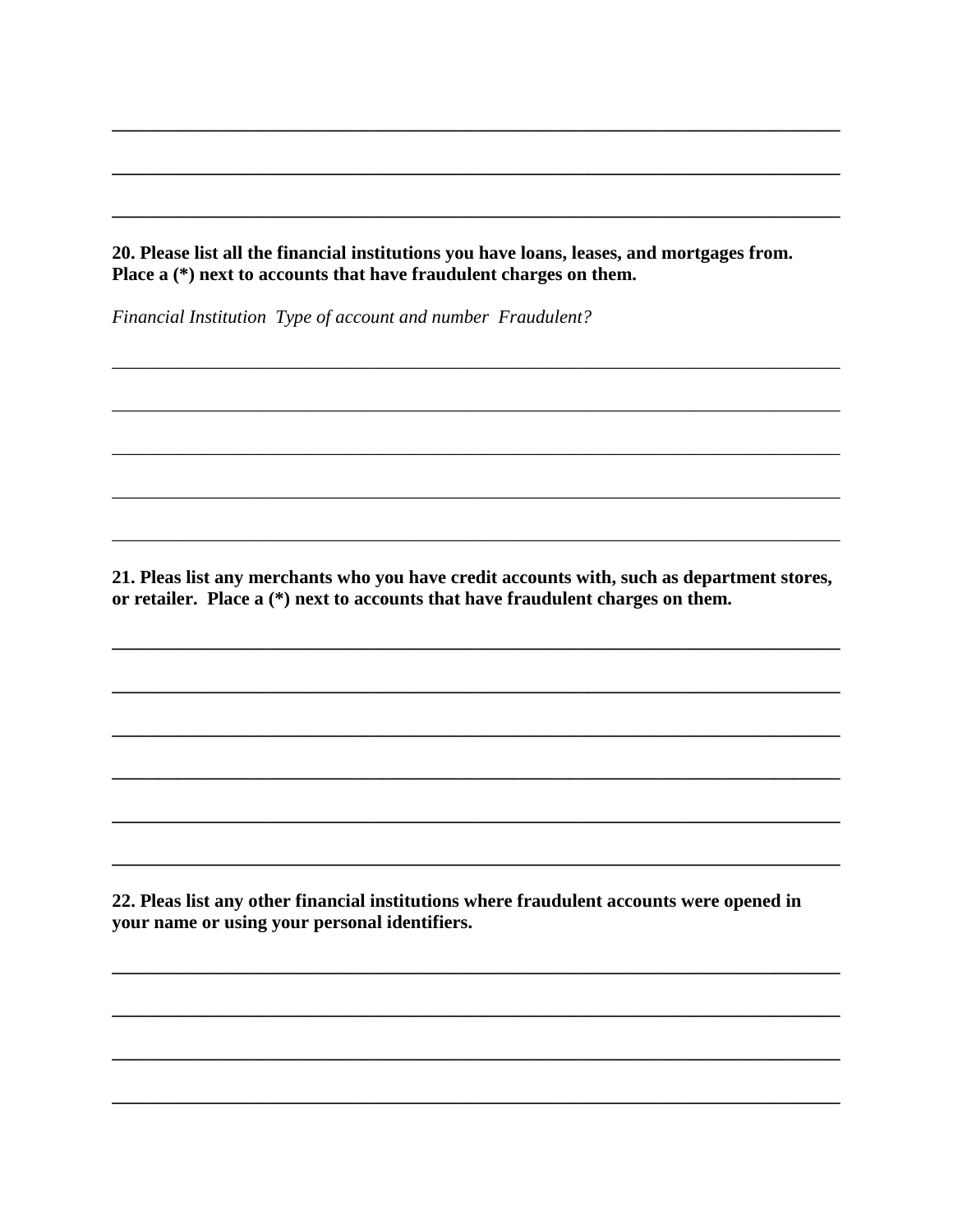**23. Please list any documents fraudulently obtained in your name (driver's license, social security cards, etc.)** 

**\_\_\_\_\_\_\_\_\_\_\_\_\_\_\_\_\_\_\_\_\_\_\_\_\_\_\_\_\_\_\_\_\_\_\_\_\_\_\_\_\_\_\_\_\_\_\_\_\_\_\_\_\_\_\_\_\_\_\_\_\_\_\_\_\_\_\_\_\_\_\_\_\_\_\_\_\_\_**

**\_\_\_\_\_\_\_\_\_\_\_\_\_\_\_\_\_\_\_\_\_\_\_\_\_\_\_\_\_\_\_\_\_\_\_\_\_\_\_\_\_\_\_\_\_\_\_\_\_\_\_\_\_\_\_\_\_\_\_\_\_\_\_\_\_\_\_\_\_\_\_\_\_\_\_\_\_\_**

**\_\_\_\_\_\_\_\_\_\_\_\_\_\_\_\_\_\_\_\_\_\_\_\_\_\_\_\_\_\_\_\_\_\_\_\_\_\_\_\_\_\_\_\_\_\_\_\_\_\_\_\_\_\_\_\_\_\_\_\_\_\_\_\_\_\_\_\_\_\_\_\_\_\_\_\_\_\_**

**\_\_\_\_\_\_\_\_\_\_\_\_\_\_\_\_\_\_\_\_\_\_\_\_\_\_\_\_\_\_\_\_\_\_\_\_\_\_\_\_\_\_\_\_\_\_\_\_\_\_\_\_\_\_\_\_\_\_\_\_\_\_\_\_\_\_\_\_\_\_\_\_\_\_\_\_\_\_**

**\_\_\_\_\_\_\_\_\_\_\_\_\_\_\_\_\_\_\_\_\_\_\_\_\_\_\_\_\_\_\_\_\_\_\_\_\_\_\_\_\_\_\_\_\_\_\_\_\_\_\_\_\_\_\_\_\_\_\_\_\_\_\_\_\_\_\_\_\_\_\_\_\_\_\_\_\_\_**

**\_\_\_\_\_\_\_\_\_\_\_\_\_\_\_\_\_\_\_\_\_\_\_\_\_\_\_\_\_\_\_\_\_\_\_\_\_\_\_\_\_\_\_\_\_\_\_\_\_\_\_\_\_\_\_\_\_\_\_\_\_\_\_\_\_\_\_\_\_\_\_\_\_\_\_\_\_\_**

**\_\_\_\_\_\_\_\_\_\_\_\_\_\_\_\_\_\_\_\_\_\_\_\_\_\_\_\_\_\_\_\_\_\_\_\_\_\_\_\_\_\_\_\_\_\_\_\_\_\_\_\_\_\_\_\_\_\_\_\_\_\_\_\_\_\_\_\_\_\_\_\_\_\_\_\_\_\_**

**24. Have you contacted the following organizations and requested a Fraud Alert be put on your account?** 

**\_\_\_\_\_\_\_\_\_\_\_\_\_\_\_\_\_\_\_\_\_\_\_\_\_\_\_\_\_\_\_\_\_\_\_\_\_\_\_\_\_\_\_\_\_\_\_\_\_\_\_\_\_\_\_\_\_\_\_\_\_\_\_\_\_\_\_\_\_\_\_\_\_\_\_\_\_\_**

**\_\_\_\_\_\_\_\_\_\_\_\_\_\_\_\_\_\_\_\_\_\_\_\_\_\_\_\_\_\_\_\_\_\_\_\_\_\_\_\_\_\_\_\_\_\_\_\_\_\_\_\_\_\_\_\_\_\_\_\_\_\_\_\_\_\_\_\_\_\_\_\_\_\_\_\_\_\_**

**\_\_\_\_\_Equifax On what date: \_\_\_\_\_\_\_\_\_\_** 

**\_\_\_\_\_TransUnion On what date: \_\_\_\_\_\_\_\_\_\_** 

**\_\_\_\_\_\_\_\_\_\_\_\_\_\_\_\_\_\_\_\_\_\_\_\_\_\_\_\_\_\_\_\_\_\_\_\_\_\_\_\_\_\_\_\_\_\_\_\_\_** 

**\_\_\_\_\_Experian On what date: \_\_\_\_\_\_\_\_\_\_** 

**\_\_\_\_\_Your Bank(s) Name of Bank(s):**

**\_\_\_\_\_Department of Motor Vehicles** 

**\_\_\_\_\_Social Security Administration** 

**\_\_\_\_\_Other; Please list:** 

**25. Have you requested a credit report form each of the three credit bureaus?** 

**(If you have them in your possession, please attach them to this form)** 

**\_\_\_\_\_\_\_\_\_\_\_\_\_\_\_\_\_\_\_\_\_\_\_\_\_\_\_\_\_\_\_\_\_\_\_\_\_\_\_\_\_\_\_\_\_\_\_\_\_\_\_\_\_\_\_\_\_\_\_\_\_**